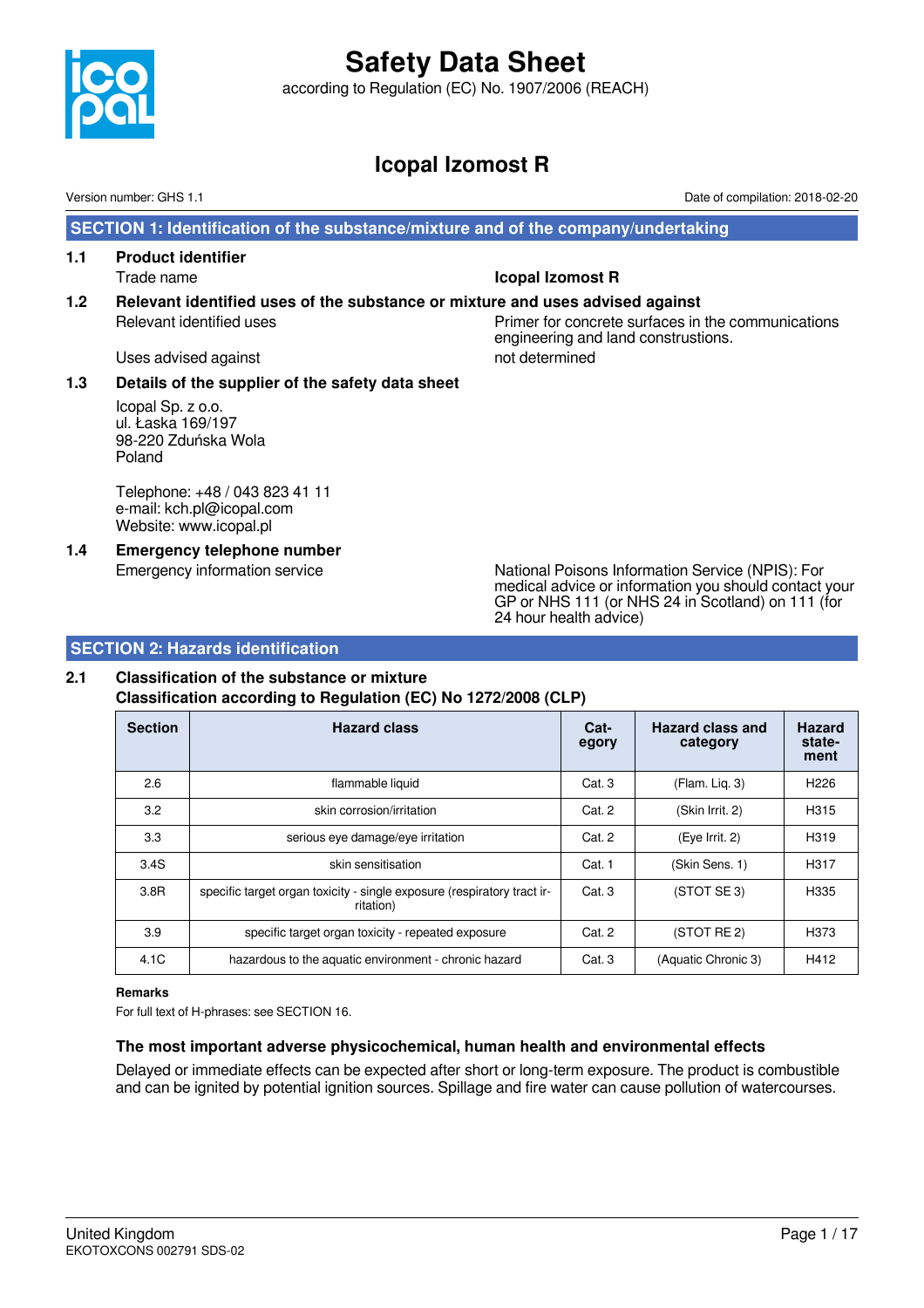

according to Regulation (EC) No. 1907/2006 (REACH)

### **Icopal Izomost R**

Version number: GHS 1.1 Date of compilation: 2018-02-20

### **2.2 Label elements Labelling according to Regulation (EC) No 1272/2008 (CLP) Signal word Warning Pictograms** GHS02, GHS07, GHS08

### **Hazard statements**

| H <sub>226</sub>  |  | Flammable liquid and vapour.                                       |
|-------------------|--|--------------------------------------------------------------------|
| H315              |  | Causes skin irritation.                                            |
| H <sub>3</sub> 17 |  | May cause an allergic skin reaction.                               |
| H <sub>3</sub> 19 |  | Causes serious eye irritation.                                     |
| H <sub>335</sub>  |  | May cause respiratory irritation.                                  |
| H373              |  | May cause damage to organs through prolonged or repeated exposure. |
| H412              |  | Harmful to aquatic life with long lasting effects.                 |
| $\sim$            |  |                                                                    |

### **Precautionary statements**

### **Precautionary statements - prevention**

| P <sub>210</sub> | Keep away from heat, hot surfaces, sparks, open flames and other ignition sources. No |
|------------------|---------------------------------------------------------------------------------------|
|                  | smoking.                                                                              |
| P <sub>260</sub> | Do not breathe vapours/spray.                                                         |
| P273             | Avoid release to the environment.                                                     |
| P <sub>280</sub> | Wear protective gloves/protective clothing/eye protection/face protection.            |
|                  |                                                                                       |

### **Precautionary statements - response**

| P302+P352 | IF ON SKIN: Wash with plenty of soap and water.                                                     |
|-----------|-----------------------------------------------------------------------------------------------------|
| P304+P340 | IF INHALED: Remove person to fresh air and keep at rest in a position comfortable for<br>breathing. |
| P312      | Call a POISON CENTER or doctor if you feel unwell.                                                  |

### **Precautionary statements - disposal**

| P <sub>501</sub>                     | Dispose of contents / container to an approved waste disposal. |
|--------------------------------------|----------------------------------------------------------------|
| Hazardous ingredients for labelling: | Pitch, petroleum, arom., Xylene                                |

### **2.3 Other hazards**

The substances in the mixture do not meet the PBT/vPvB criteria according to REACH, annex XIII.

### **SECTION 3: Composition/information on ingredients**

#### **3.2 Mixtures**

| Name of substance | <b>Identifier</b>                                                                    | $wt\%$    | <b>Classification acc. to</b><br>1272/2008/EC | <b>Notes</b> |
|-------------------|--------------------------------------------------------------------------------------|-----------|-----------------------------------------------|--------------|
| Asphalt, oxidized | CAS No<br>64742-93-4<br>EC No<br>265-196-4<br>REACH Reg. No<br>01-2119498270-36-xxxx | $50 - 75$ | not classified                                | <b>OEL</b>   |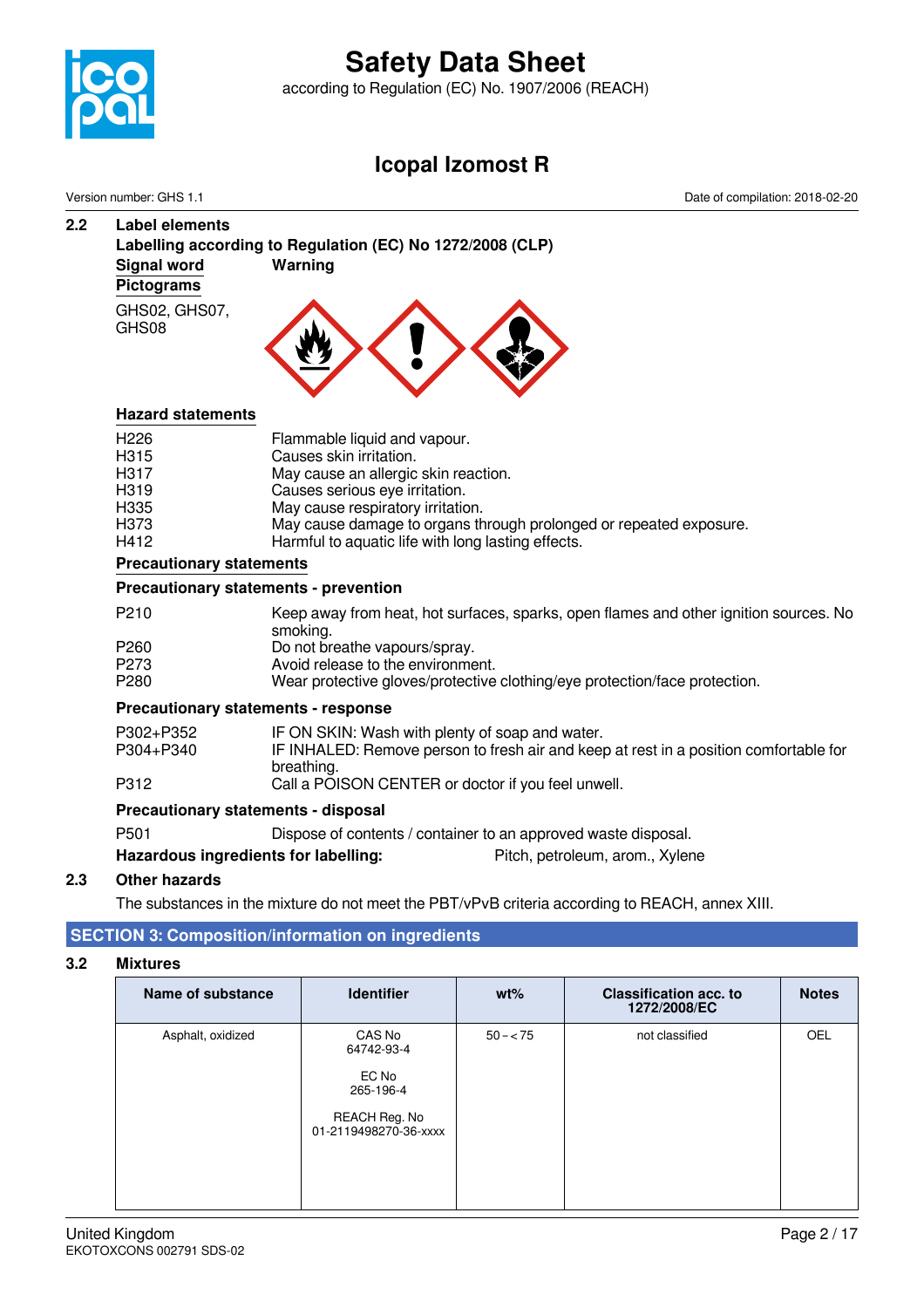

according to Regulation (EC) No. 1907/2006 (REACH)

### **Icopal Izomost R**

Version number: GHS 1.1 Date of compilation: 2018-02-20

| Name of substance                                 | <b>Identifier</b>                                                                                                | $wt\%$    | <b>Classification acc. to</b><br>1272/2008/EC                                                                                                                                                              | <b>Notes</b> |
|---------------------------------------------------|------------------------------------------------------------------------------------------------------------------|-----------|------------------------------------------------------------------------------------------------------------------------------------------------------------------------------------------------------------|--------------|
| Xylene                                            | CAS No<br>1330-20-7<br>EC No<br>215-535-7<br>REACH Reg. No<br>01-2119488216-32-xxxx                              | $25 - 50$ | Flam. Lig. 3 / H226<br>Acute Tox. 4 / H312<br>Acute Tox. 4 / H332<br>Skin Irrit, 2 / H315<br>Eye Irrit. 2 / H319<br>STOT SE 3 / H335<br>STOT RE 2 / H373<br>Asp. Tox. 1 / H304<br>Aquatic Chronic 3 / H412 | <b>IOELV</b> |
| Naphtha (petroleum), hy-<br>drodesulfurized heavy | CAS No<br>64742-82-1<br>EC No<br>265-185-4<br>Index No<br>649-330-00-2<br>REACH Reg. No<br>01-2119490979-12-xxxx | $5 - 10$  | Flam. Liq. 2 / H225<br>Skin Irrit. 2 / H315<br>STOT SE 3 / H336<br>Asp. Tox. 1 / H304<br>Aquatic Chronic 2 / H411                                                                                          | P(b)         |
| ethylbenzene                                      | CAS No<br>$100 - 41 - 4$<br>EC No<br>202-849-4<br>Index No<br>601-023-00-4                                       | $5 - 10$  | Flam. Liq. 2 / H225<br>Acute Tox. 4 / H332                                                                                                                                                                 | <b>IOELV</b> |
| Pitch, petroleum, arom.                           | CAS No<br>68187-58-6<br>EC No<br>269-110-6<br>REACH Reg. No<br>01-2119539471-40-xxxx                             | $1 - 5$   | Skin Sens. 1 / H317<br>Carc. 1B / H350                                                                                                                                                                     | $\star$      |

**Notes**

\*\*: Contains <0,1% of benzene, <3% of toluene and <3% of n-hexane

\*:<br>Content of PAH = 1,37%<br>IOELV: Substance with a commu IOELV: Substance with a community indicative occupational exposure limit value

OEL: Substance with a national occupational exposure limit value

P(b): The classification as a carcinogen or mutagen is not required. The substance contains less than 0,1 % w/w benzene (EINECS No 200-753-7)

For full text of abbreviations: see SECTION 16.

### **SECTION 4: First aid measures**

### **4.1 Description of first aid measures General notes**

Do not leave affected person unattended. Remove victim out of the danger area. Keep affected person warm, still and covered. In all cases of doubt, or when symptoms persist, seek medical advice. In case of unconsciousness place person in the recovery position. Never give anything by mouth.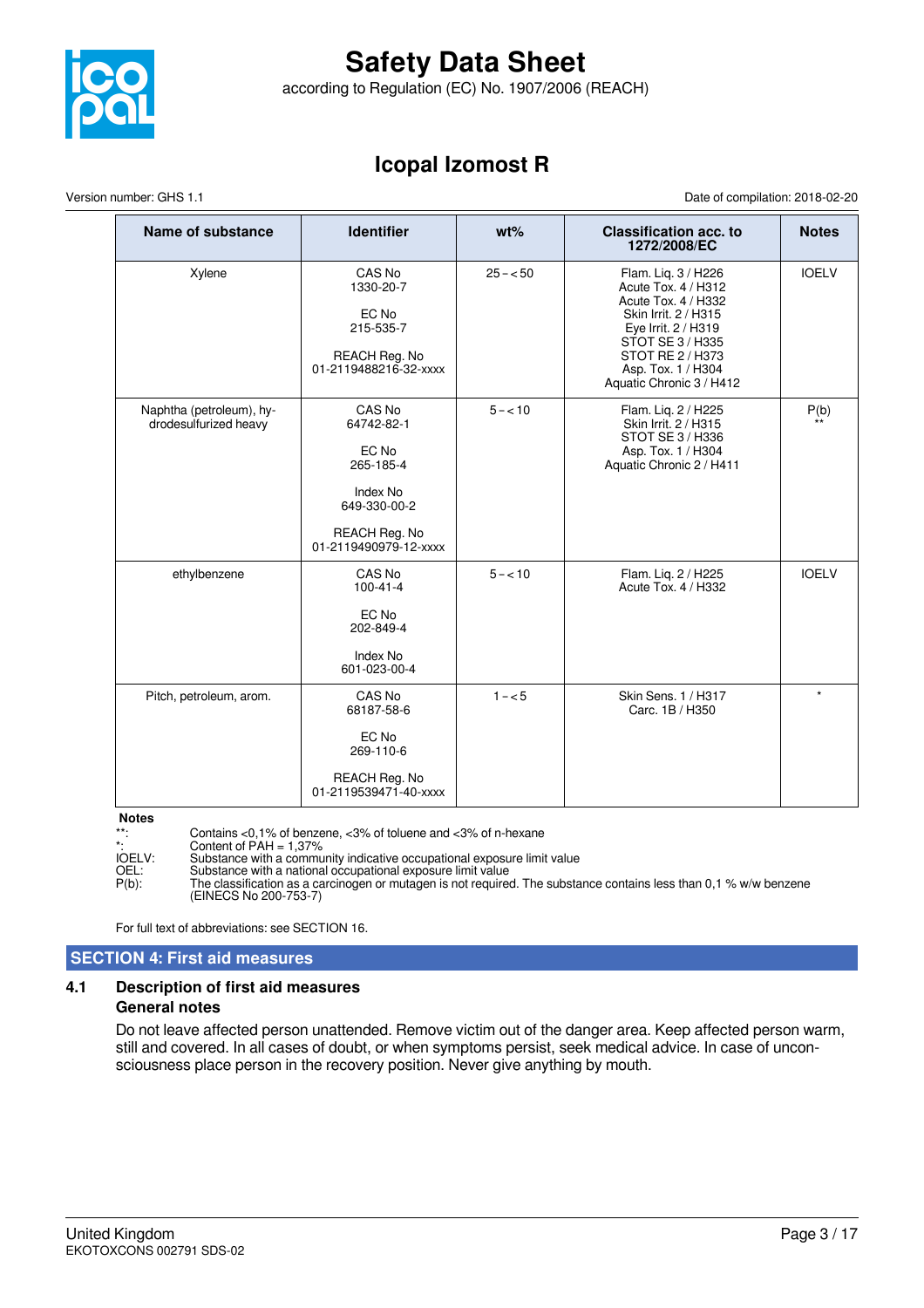

according to Regulation (EC) No. 1907/2006 (REACH)

### **Icopal Izomost R**

Version number: GHS 1.1 Date of compilation: 2018-02-20

### **Following inhalation**

If breathing is irregular or stopped, immediately seek medical assistance and start first aid actions. In case of respiratory tract irritation, consult a physician. Provide fresh air.

### **Following skin contact**

Take off contaminated clothing. Remove the residues of the product with liquid paraffin or edible oil. Wash skin with water and soap or mild detergent.Remove contaminated/soaked clothes to safe place away from heat and sources of ignition.

#### **Following eye contact**

Irrigate copiously with clean, fresh water for at least 10 minutes, holding the eyelids apart. Remove contact lenses, if present and easy to do. Continue rinsing. Seek medical advice immediately.

#### **Following ingestion**

Rinse mouth with water (only if the person is conscious). Conscious victim can drink 100-200 ml of liquid paraffin. Do not give milk or edible oils to drink. Do NOT induce vomiting. In case of spontaneous vomiting the victim should lean forward to prevent aspiration. Seek medical advice immediately.

### **4.2 Most important symptoms and effects, both acute and delayed**

Description of known symptoms following exposure, if relevant - see section 11.

## **4.3 Indication of any immediate medical attention and special treatment needed**

Treat symptomatically.

### **SECTION 5: Firefighting measures**

### **5.1 Extinguishing media**

### **Suitable extinguishing media**

water spray, water mist, foam, fire extinguishing powder, carbon dioxide (CO2), sand **Unsuitable extinguishing media**

water jet

### **5.2 Special hazards arising from the substance or mixture**

Flammable. Do not use water jets - the risk of splash. Closed containers exposed to fire or high temperature can explode due to increased pressure inside. Cool closed containers exposed to fire with water spray. Solvent vapours are heavier than air and may spread along floors. Vapours may form explosive mixtures with air. Hot product may adhere to skin or clothes.

#### **Hazardous combustion products**

carbon monoxide (CO), carbon dioxide (CO2), fumes

### **5.3 Advice for firefighters**

Fire fighting crew should be adequately trained and equipped with self-contained breathing apparatus and full protective clothing. Fight fire with normal precautions from a reasonable distance. Do not allow firefighting water to enter drains or water courses. Collect contaminated firefighting water separately.

### **SECTION 6: Accidental release measures**

### **6.1 Personal precautions, protective equipment and emergency procedures**

Avoid contact with skin and eyes. Do not breathe vapours. Wear protective clothing. The solvent contained in the mixture evaporates easily -ensure adequate ventilation.Eliminate all sources of ignition. Vapors of the solvent are heavier than air, they can form an explosive mixture with air. Vapors may spread along the floor and reach distant ignition sources.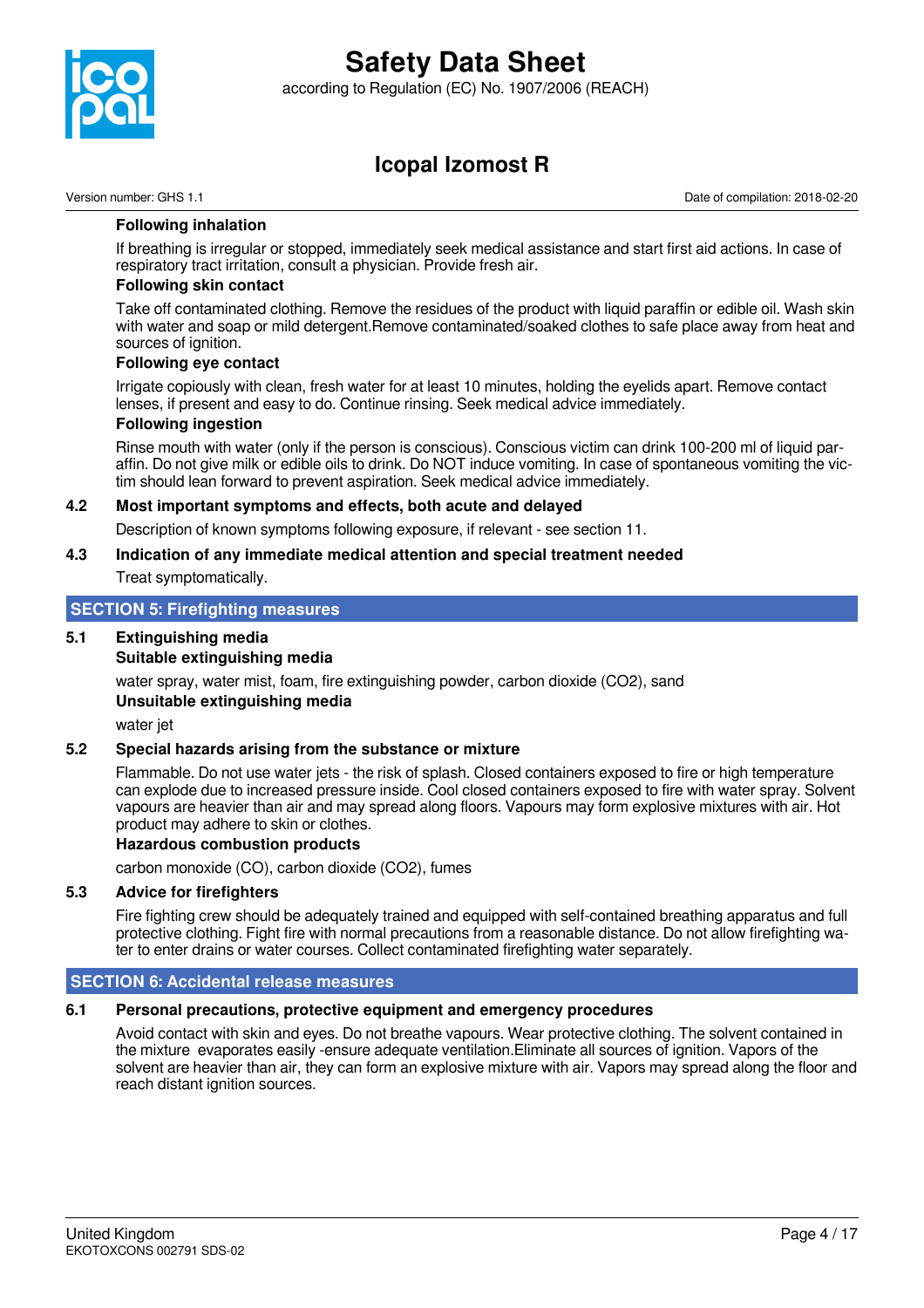

according to Regulation (EC) No. 1907/2006 (REACH)

### **Icopal Izomost R**

Version number: GHS 1.1 Date of compilation: 2018-02-20

### **6.2 Environmental precautions**

Keep away from drains, surface and ground water. If substance has entered a water course or sewer, inform the responsible authority. Collect contaminated soil and dispose of it.

### **6.3 Methods and material for containment and cleaning up Advices on how to contain a spill**

Bunding. Covering of drains.

### **Advices on how to clean up a spill**

Do not flush with water. Cover with non-combustible absorbent material. (kieselgur (diatomite), sand, werniculite. universal binder).Collect to labelled, closed waste container and remove for disposal.

### **Appropriate containment techniques**

Use of adsorbent materials. **Other information relating to spills and releases**

Ventilate affected area.

### **6.4 Reference to other sections**

Hazardous combustion products: see section 5. Personal protective equipment: see section 8. Incompatible materials: see section 10. Disposal considerations: see section 13.

### **SECTION 7: Handling and storage**

### **7.1 Precautions for safe handling**

### **Recommendations**

### **• Measures to prevent fire as well as aerosol and dust generation**

Use only in well-ventilated areas. Keep away from sources of ignition - No smoking. Take precautionary measures against static discharge. Use only non-sparking tools.

### **• Warning**

Vapours may form explosive mixtures with air.

### **Advice on general occupational hygiene**

Wash hands after use. Do not eat, drink and smoke in work areas. Remove contaminated clothing and protective equipment before entering eating areas. Never keep food or drink in the vicinity of chemicals. Never place chemicals in containers that are normally used for food or drink. Keep away from food, drink and animal feedingstuffs.

### **7.2 Conditions for safe storage, including any incompatibilities**

Keep only in the original container in a cool, well-ventilated place. Keep container tightly closed. Protect from sunlight.

Keep away from heat, hot surfaces, sparks, open flames and other ignition sources. No smoking. Ensure easy access to fire fighting measures in the place of use and storage.

### **7.3 Specific end use(s)**

Data are not available.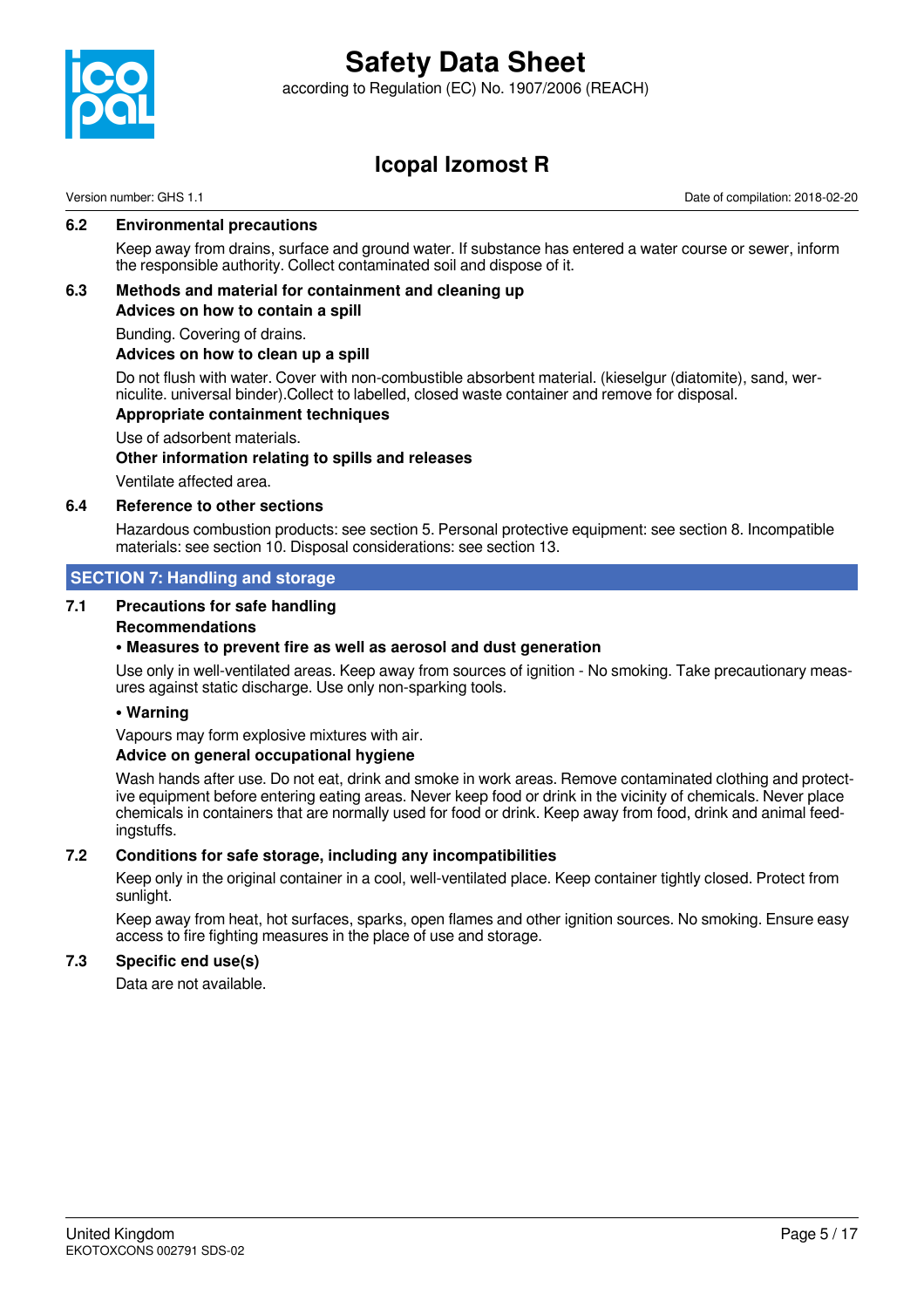

according to Regulation (EC) No. 1907/2006 (REACH)

### **Icopal Izomost R**

Version number: GHS 1.1 Date of compilation: 2018-02-20

### **SECTION 8: Exposure controls/personal protection**

### **8.1 Control parameters**

### **National limit values**

**Occupational exposure limit values (Workplace Exposure Limits)**

| Coun<br>try | Name of agent                       | <b>CAS No</b>  | <b>Identifier</b> | <b>TWA</b><br>[ppm] | <b>TWA</b><br>[mg/m <sup>3</sup> ] | <b>STEL</b><br>[ppm] | <b>STEL</b><br>[mg/m <sup>3</sup> ] | <b>Source</b>   |
|-------------|-------------------------------------|----------------|-------------------|---------------------|------------------------------------|----------------------|-------------------------------------|-----------------|
| EU          | ethylbenzene                        | $100 - 41 - 4$ | <b>IOELV</b>      | 100                 | 442                                | 200                  | 884                                 | 2017/164/<br>EU |
| EU          | xylene                              | 1330-20-7      | <b>IOELV</b>      | 50                  | 221                                | 100                  | 442                                 | 2017/164/<br>EU |
| <b>UK</b>   | hydrocarbon mixture (RCP<br>method) |                | <b>WEL</b>        |                     | 250                                |                      | 500                                 | EH40/200<br>5   |
| <b>GB</b>   | ethylbenzene                        | $100 - 41 - 4$ | WEL               | 100                 | 441                                | 125                  | 552                                 | EH40/200<br>5   |
| GB          | xylene, mixture of isomers          | 1330-20-7      | WEL               | 50                  | 220                                | 100                  | 441                                 | EH40/200<br>5   |
| GB          | asphalt (petroleum)                 | 8052-42-4      | WEL               |                     |                                    |                      | 10                                  | EH40/200<br>5   |

#### **Notation**

STEL Short-term exposure limit: a limit value above which exposure should not occur and which is related to a 15-minute period unless otherwise specified

TWA Time-weighted average (long-term exposure limit): measured or calculated in relation to a reference period of 8 hours timeweighted average

### **Relevant DNELs/DMELs/PNECs and other threshold levels • relevant DNELs of components of the mixture**

| Name of sub-<br>stance                             | <b>CAS</b><br><b>No</b> | End-<br>point | <b>Threshold</b><br>level | Protection goal,<br>route of expos-<br>ure | <b>Used in</b>         | <b>Exposure time</b>            |
|----------------------------------------------------|-------------------------|---------------|---------------------------|--------------------------------------------|------------------------|---------------------------------|
| Asphalt, oxidized                                  | 64742-<br>$93-4$        | <b>DNEL</b>   | 2.9 mg/m $3$              | human, inhalatory                          | worker (in-<br>dustry) | chronic - local effects         |
| Xylene                                             | 1330-20-                | <b>DNEL</b>   | 221 mg/m <sup>3</sup>     | human, inhalatory                          | worker (in-<br>dustry) | chronic - systemic ef-<br>fects |
| Xylene                                             | 1330-20-                | <b>DNEL</b>   | 442 mg/m <sup>3</sup>     | human, inhalatory                          | worker (in-<br>dustry) | acute - systemic ef-<br>fects   |
| Xylene                                             | 1330-20-<br>7           | <b>DNEL</b>   | 221 mg/m <sup>3</sup>     | human, inhalatory                          | worker (in-<br>dustry) | chronic - local effects         |
| Xylene                                             | 1330-20-                | <b>DNEL</b>   | 442 mg/m <sup>3</sup>     | human, inhalatory                          | worker (in-<br>dustry) | acute - local effects           |
| Xylene                                             | 1330-20-<br>7           | <b>DNEL</b>   | $212$ mg/kg<br>bw/day     | human, dermal                              | worker (in-<br>dustry) | chronic - systemic ef-<br>fects |
| Naphtha (petroleum),<br>hydrodesulfurized<br>heavy | 64742-<br>$82 - 1$      | <b>DNEL</b>   | 1.300 mg/m <sup>3</sup>   | human, inhalatory                          | worker (in-<br>dustry) | acute - systemic ef-<br>fects   |
| Naphtha (petroleum),<br>hydrodesulfurized<br>heavy | 64742-<br>$82 - 1$      | <b>DNEL</b>   | 840 mg/m <sup>3</sup>     | human, inhalatory                          | worker (in-<br>dustry) | chronic - local effects         |
| Naphtha (petroleum),<br>hydrodesulfurized<br>heavy | 64742-<br>$82 - 1$      | <b>DNEL</b>   | 1,100 mg/m <sup>3</sup>   | human, inhalatory                          | worker (in-<br>dustry) | acute - local effects           |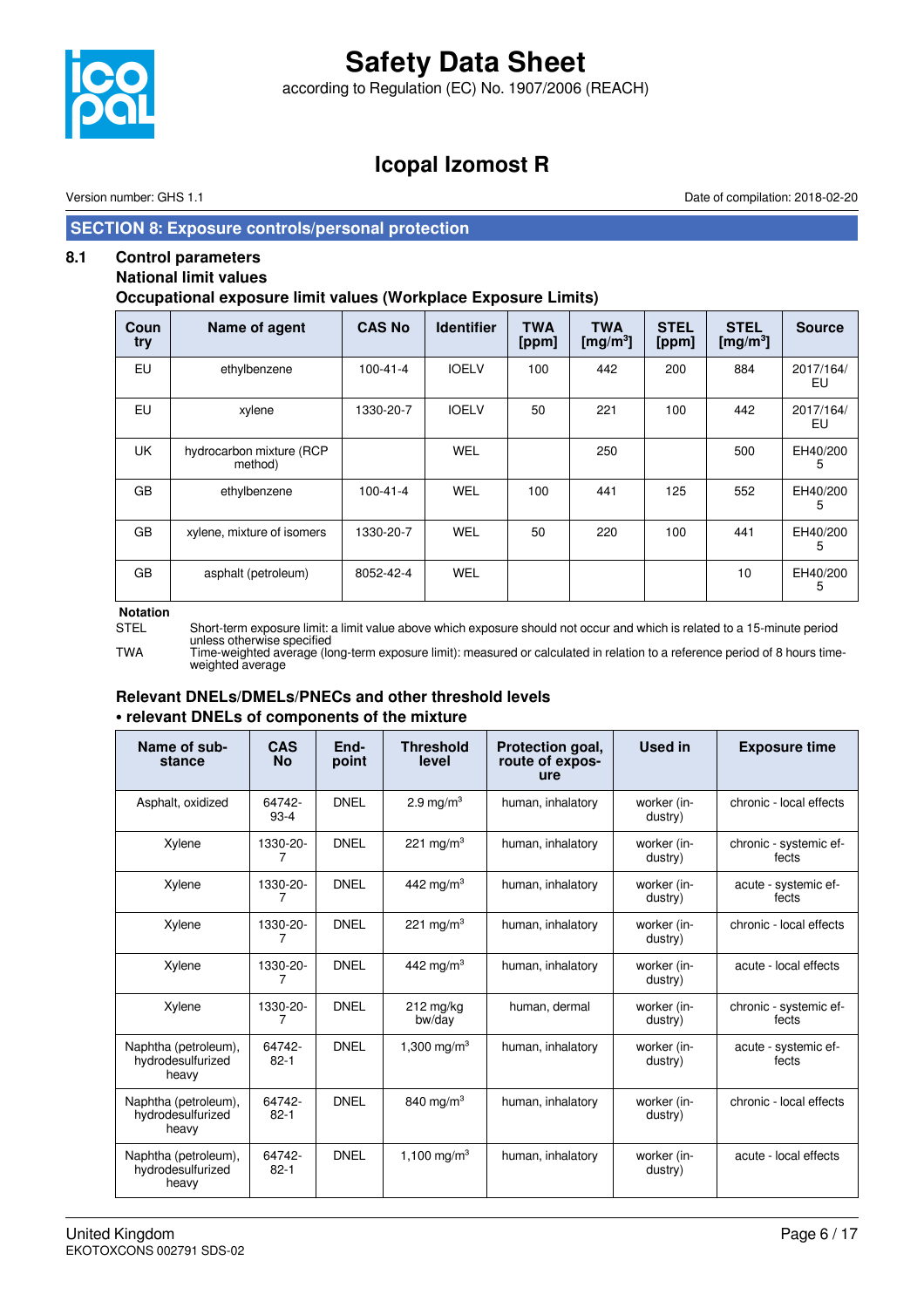

according to Regulation (EC) No. 1907/2006 (REACH)

### **Icopal Izomost R**

Version number: GHS 1.1 Date of compilation: 2018-02-20

### **• relevant PNECs of components of the mixture**

| Name of sub-<br>stance     | CAS<br><b>No</b> | End-<br>point | <b>Threshold</b><br>level     | Organism              | Environ-<br>mental com-<br>partment  | <b>Exposure time</b>              |
|----------------------------|------------------|---------------|-------------------------------|-----------------------|--------------------------------------|-----------------------------------|
| Xylene                     | 1330-20-<br>7    | <b>PNEC</b>   | $0.327 \frac{mg}{l}$          | aquatic organisms     | freshwater                           | short-term (single in-<br>stance) |
| Xylene                     | 1330-20-<br>7    | <b>PNEC</b>   | $0.327 \text{ mg}$            | aquatic organisms     | marine water                         | short-term (single in-<br>stance) |
| Xylene                     | 1330-20-<br>7    | PNEC          | 6.58 $mg/1$                   | aquatic organisms     | sewage treat-<br>ment plant<br>(STP) |                                   |
| Xylene                     | 1330-20-<br>7    | PNEC          | 12.46 $mg/kq$                 | aquatic organisms     | freshwater sedi-<br>ment             | short-term (single in-<br>stance) |
| Xylene                     | 1330-20-<br>7    | PNEC          | 12.46 $mg/kq$                 | aquatic organisms     | marine sedi-<br>ment                 | short-term (single in-<br>stance) |
| Xylene                     | 1330-20-<br>7    | PNEC          | 2.31 $mg/kq$                  | terrestrial organisms | soil                                 | short-term (single in-<br>stance) |
| Pitch, petroleum,<br>arom. | 68187-<br>$58-6$ | PNEC          | $3.6 \frac{mg}{l}$            | aquatic organisms     | sewage treat-<br>ment plant<br>(STP) | short-term (single in-<br>stance) |
| Pitch, petroleum,<br>arom. | 68187-<br>$58-6$ | PNEC          | 0.291 $mg/kq$                 | aquatic organisms     | freshwater sedi-<br>ment             | short-term (single in-<br>stance) |
| Pitch, petroleum,<br>arom. | 68187-<br>$58-6$ | PNEC          | 0.128 $mg/kq$                 | aquatic organisms     | marine sedi-<br>ment                 | short-term (single in-<br>stance) |
| Pitch, petroleum,<br>arom. | 68187-<br>58-6   | <b>PNEC</b>   | 3.64 $\frac{\mu g}{\kappa q}$ | terrestrial organisms | soil                                 | short-term (single in-<br>stance) |

### **8.2 Exposure controls**

### **Appropriate engineering controls**

General ventilation.

### **Individual protection measures (personal protective equipment) Eye/face protection**

if there is a risk of splash wear eye/face protection. **Skin protection**

### **• hand protection**

Wear suitable gloves. Protective gloves should be replaced immediately if damaged or in case of signs of wear.

### **• type of material**

IIR: isobutene-isoprene (butyl) rubber, Nitrile, Viton, Neoprene

### **• other protection measures**

Use protective clothing. Wash hands thoroughly after handling. Take recovery periods for skin regeneration. Preventive skin protection (barrier creams/ointments) is recommended.

### **Respiratory protection**

In case of inadequate ventilation wear respiratory protection. Full face mask/half mask/quarter mask (EN 136/140). Type: A (against organic gases and vapours with a boiling point of > 65 °C , colour code: Brown).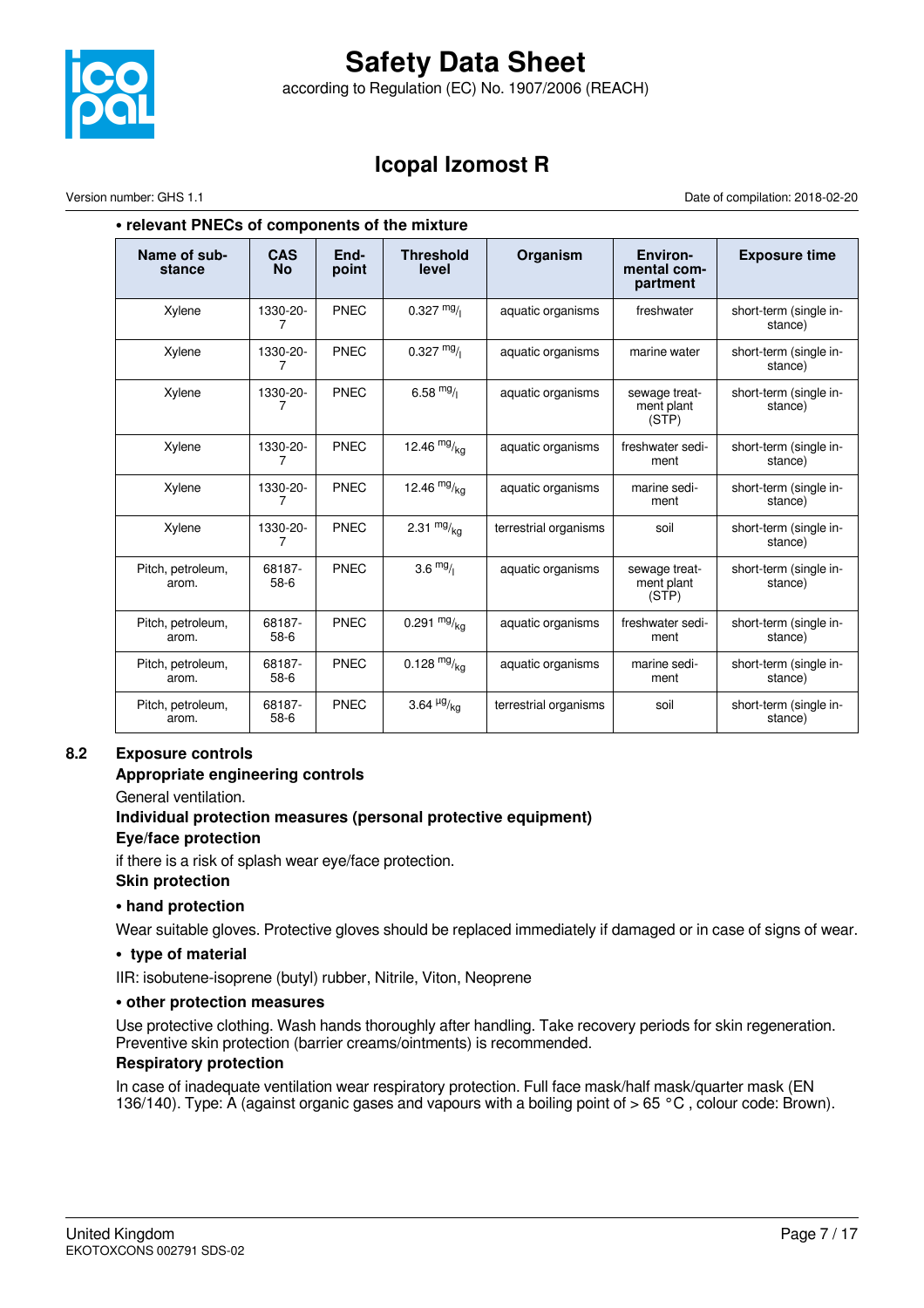

according to Regulation (EC) No. 1907/2006 (REACH)

### **Icopal Izomost R**

Version number: GHS 1.1 Date of compilation: 2018-02-20

### **Environmental exposure controls**

Use appropriate container to avoid environmental contamination. Keep away from drains, surface and ground water.

### **SECTION 9: Physical and chemical properties**

| 9.1 | Information on basic physical and chemical properties |                                     |  |  |  |  |  |
|-----|-------------------------------------------------------|-------------------------------------|--|--|--|--|--|
|     | Appearance                                            |                                     |  |  |  |  |  |
|     | Physical state                                        | liquid                              |  |  |  |  |  |
|     | Colour                                                | black                               |  |  |  |  |  |
|     | Odour                                                 | weak, characteristic for organics   |  |  |  |  |  |
|     | Other physical and chemical parameters                |                                     |  |  |  |  |  |
|     | pH (value)                                            | not determined                      |  |  |  |  |  |
|     | Melting point/freezing point                          | $<$ -15 °C                          |  |  |  |  |  |
|     | Initial boiling point and boiling range               | $>130$ °C                           |  |  |  |  |  |
|     | Flash point                                           | >31 °C (closed cup)                 |  |  |  |  |  |
|     | Evaporation rate                                      | not determined                      |  |  |  |  |  |
|     | Flammability (solid, gas)                             | not relevant                        |  |  |  |  |  |
|     | <b>Explosive limits</b>                               | not determined                      |  |  |  |  |  |
|     | Vapour pressure                                       | not determined                      |  |  |  |  |  |
|     | Density                                               | not determined                      |  |  |  |  |  |
|     | Relative density                                      | 0.96 at 20 $^{\circ}$ C (water = 1) |  |  |  |  |  |
|     | Solubility(ies)                                       | Petroleum solvents                  |  |  |  |  |  |
|     | Water solubility                                      | insoluble                           |  |  |  |  |  |
|     | Partition coefficient                                 |                                     |  |  |  |  |  |
|     | n-octanol/water (log KOW)                             | this information is not available   |  |  |  |  |  |
|     | Auto-ignition temperature                             | not determined                      |  |  |  |  |  |
|     | Viscosity                                             |                                     |  |  |  |  |  |
|     | • kinematic viscosity                                 | 110 – 150 $\frac{mm^2}{s}$ at 25 °C |  |  |  |  |  |
|     | <b>Explosive properties</b>                           | none (not one)                      |  |  |  |  |  |
|     | Oxidising properties                                  | none (not one)                      |  |  |  |  |  |
| 9.2 | <b>Other information</b>                              |                                     |  |  |  |  |  |

Data are lacking.

### **SECTION 10: Stability and reactivity**

### **10.1 Reactivity**

This material is not reactive under normal ambient conditions. **• if heated** risk of ignition

### **10.2 Chemical stability**

The material is stable under normal ambient and anticipated storage and handling conditions of temperature and pressure.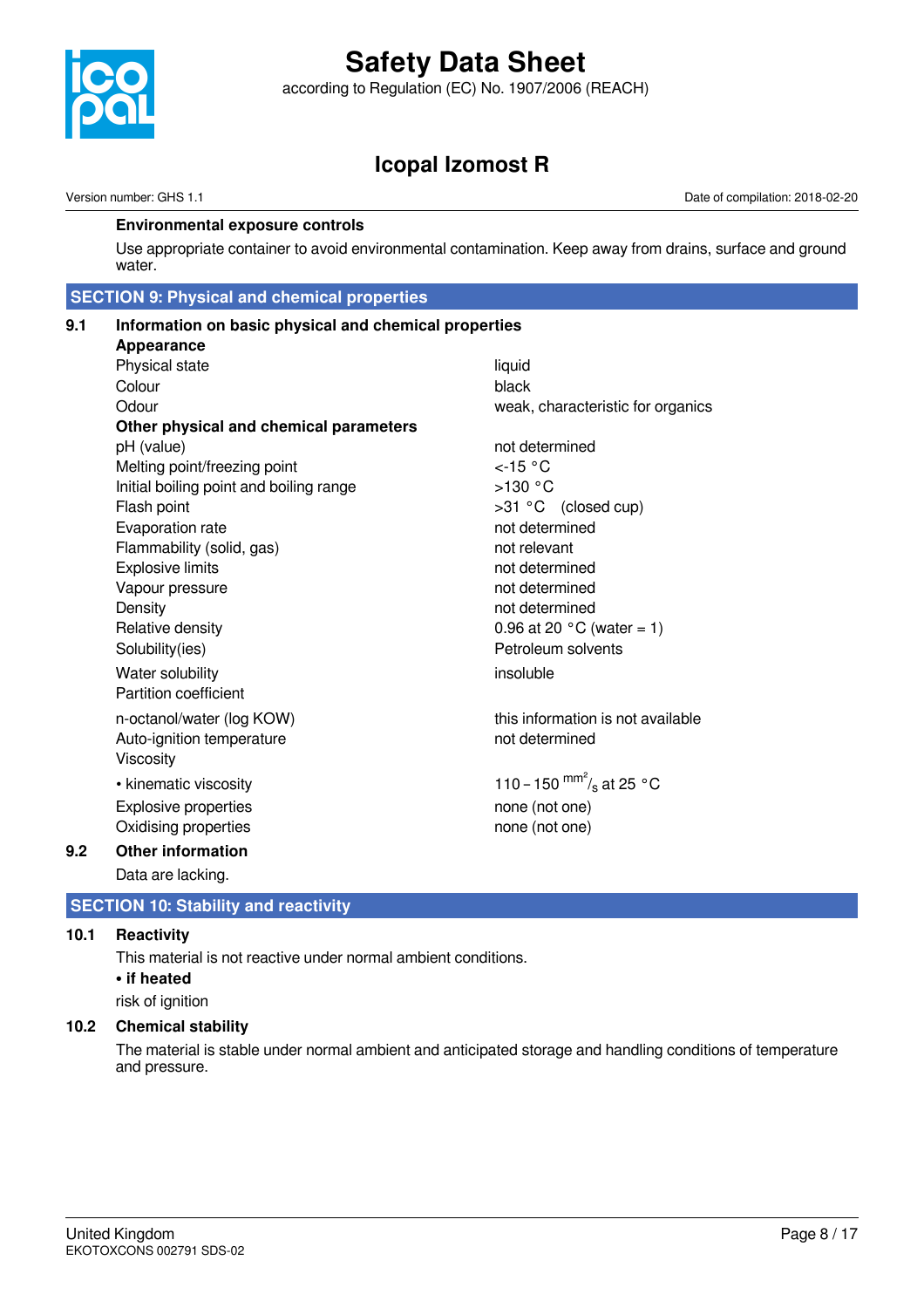

according to Regulation (EC) No. 1907/2006 (REACH)

### **Icopal Izomost R**

Version number: GHS 1.1 Date of compilation: 2018-02-20

### **10.3 Possibility of hazardous reactions**

No known hazardous reactions.

- **10.4 Conditions to avoid** Keep away from heat, hot surfaces, sparks, open flames and other ignition sources. No smoking.
- **10.5 Incompatible materials**

strong oxidisers - strong bases - strong acids

### **10.6 Hazardous decomposition products**

Reasonably anticipated hazardous decomposition products produced as a result of use, storage, spill and heating are not known. Hazardous combustion products: see section 5.

### **SECTION 11: Toxicological information**

### **11.1 Information on toxicological effects**

Test data are not available for the complete mixture.

### **Classification procedure**

The method for classification of the mixture is based on ingredients of the mixture (additivity formula).

### **Classification according to GHS (1272/2008/EC, CLP)**

### **Acute toxicity**

Shall not be classified as acutely toxic.

### **• Acute toxicity of components of the mixture**

| Name of substance                                 | <b>CAS No</b>  | <b>Exposure</b><br>route | <b>Endpoint</b> | Value                       | <b>Species</b> |
|---------------------------------------------------|----------------|--------------------------|-----------------|-----------------------------|----------------|
| Asphalt, oxidized                                 | 64742-93-4     | oral                     | LD50            | $>5,000$ mg/ <sub>kg</sub>  | rat            |
| Asphalt, oxidized                                 | 64742-93-4     | dermal                   | LD50            | $>2,000$ mg/ <sub>kg</sub>  | rabbit         |
| Asphalt, oxidized                                 | 64742-93-4     | inhalation: va-<br>pour  | <b>LC50</b>     | >94.4 mg/ <sub>m3</sub> /4h | rat            |
| Xylene                                            | 1330-20-7      | oral                     | LD50            | 3,523 $mg/kq$               | rat            |
| Xylene                                            | 1330-20-7      | dermal                   | LD50            | 5,627 $mg/kq$               | mouse          |
| Xylene                                            | 1330-20-7      | inhalation: va-<br>pour  | <b>LC50</b>     | >20 $mg/1/4h$               | rat            |
| Naphtha (petroleum), hydrodesulfur-<br>ized heavy | 64742-82-1     | oral                     | LD50            | $>5,000$ mg/ <sub>kg</sub>  | rat            |
| Naphtha (petroleum), hydrodesulfur-<br>ized heavy | 64742-82-1     | dermal                   | LD50            | $>2,000$ mg/ <sub>ka</sub>  | rabbit         |
| Naphtha (petroleum), hydrodesulfur-<br>ized heavy | 64742-82-1     | inhalation: va-<br>pour  | <b>LC50</b>     | >5,160<br>$mg/m^3/4h$       | rat            |
| ethylbenzene                                      | $100 - 41 - 4$ | oral                     | LD50            | 3,500 $mg/kq$               | rat            |
| Pitch, petroleum, arom.                           | 68187-58-6     | oral                     | LD50            | $>15,000$ mg/ <sub>kg</sub> | rat            |
| Pitch, petroleum, arom.                           | 68187-58-6     | dermal                   | LD50            | $>2,000$ mg/ <sub>ka</sub>  | rat            |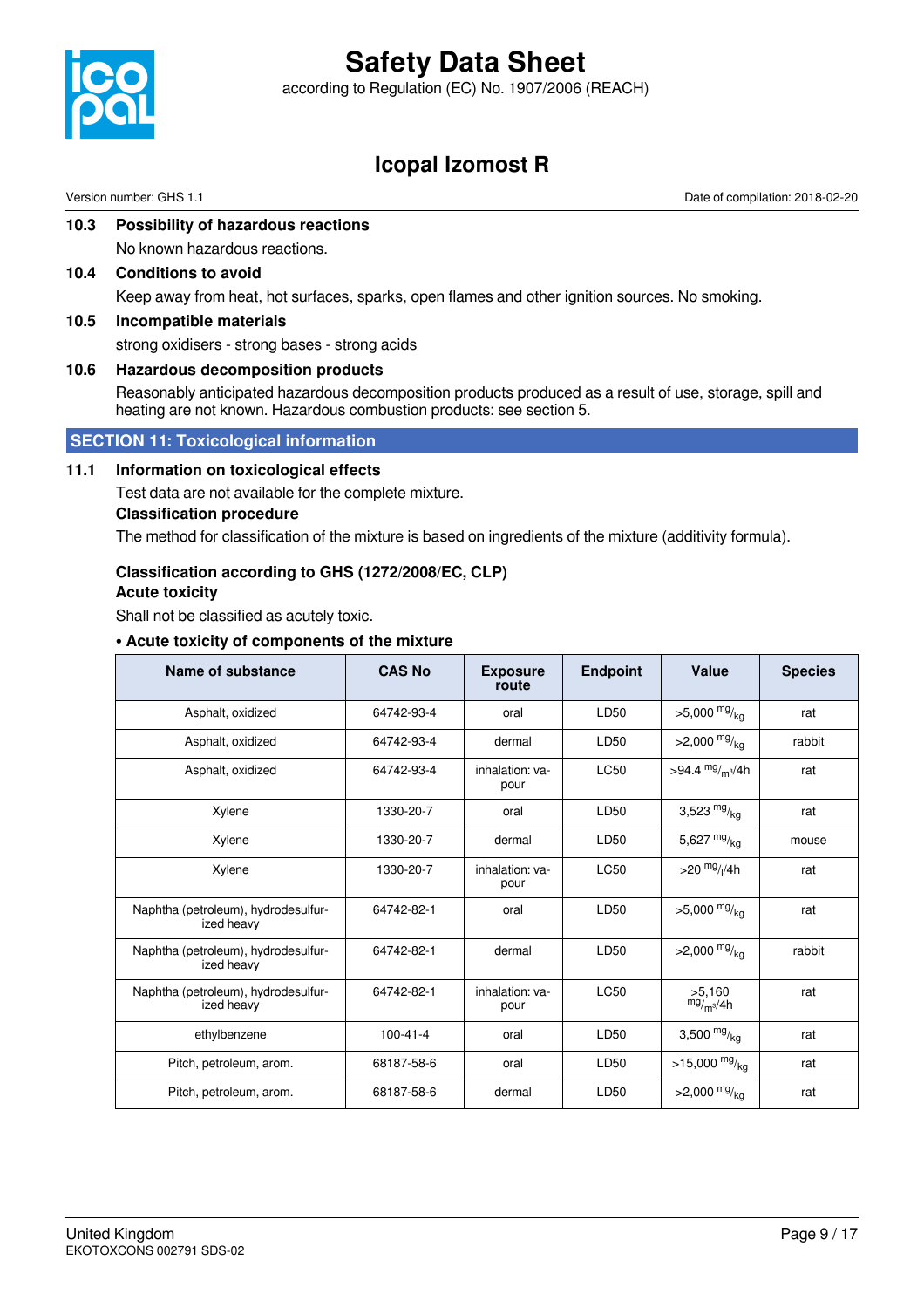according to Regulation (EC) No. 1907/2006 (REACH)



### **Icopal Izomost R**

Version number: GHS 1.1 Date of compilation: 2018-02-20

### **Skin corrosion/irritation**

### Causes skin irritation.

**Serious eye damage/eye irritation**

Causes serious eye irritation.

#### **Respiratory or skin sensitisation**

May cause an allergic skin reaction.

### **Summary of evaluation of the CMR properties**

Shall not be classified as germ cell mutagenic, carcinogenic nor as a reproductive toxicant. **Specific target organ toxicity (STOT)**

### **• Specific target organ toxicity - single exposure**

May cause respiratory irritation.

### **• Specific target organ toxicity - repeated exposure**

May cause damage to organs through prolonged or repeated exposure.

### **Aspiration hazard**

Shall not be classified as presenting an aspiration hazard.

### **Symptoms related to the physical, chemical and toxicological characteristics**

#### **• If swallowed**

abdominal pain, nausea

#### **• If in eyes**

irritation, conjunctival suffusion, burning, tearing, if splashed into an eye it may cause mechanical irritation of the cornea

#### **• If inhaled**

Inhalation of vapours may cause respiratory irritation. , In case of prolonged exposure narcotic effects are possible: psychomotor agitation, severe headache, vertigo, nausea, narcosis, deficits in perception and coordination, reaction time, or sleepiness, loss of consciousness. Chronic effects: damages of central nervous system

#### **• If on skin**

localised redness, irritation, scaling, pruritis, allergic reactions, has degreasing effect on the skin, repeated exposure may cause skin dryness or cracking

### **SECTION 12: Ecological information**

### **12.1 Toxicity**

Harmful to aquatic life with long lasting effects.

### **Aquatic toxicity (acute)**

Test data are not available for the complete mixture. **Aquatic toxicity (acute) of components of the mixture**

| Name of substance                                 | <b>CAS No</b> | <b>Endpoint</b>  | Value              | <b>Species</b> | <b>Exposure</b><br>time |
|---------------------------------------------------|---------------|------------------|--------------------|----------------|-------------------------|
| Asphalt, oxidized                                 | 64742-93-4    | <b>LL50</b>      | $>1,000$ mg/       | rainbow trout  | 96 h                    |
| Asphalt, oxidized                                 | 64742-93-4    | <b>EL50</b>      | $>1,000$ mg/       | algae          | 72 h                    |
| Xylene                                            | 1330-20-7     | <b>LC50</b>      | 8.4 $mg/1$         | fish           | 96 h                    |
| Xylene                                            | 1330-20-7     | EC <sub>50</sub> | 4.9 $mg/1$         | algae          | 72 h                    |
| Xylene                                            | 1330-20-7     | ErC50            | 4.7 $mg/1$         | algae          | 72 h                    |
| Naphtha (petroleum), hydrodesulfur-<br>ized heavy | 64742-82-1    | <b>LL50</b>      | $8.2 \frac{mg}{l}$ | fish           | 96 h                    |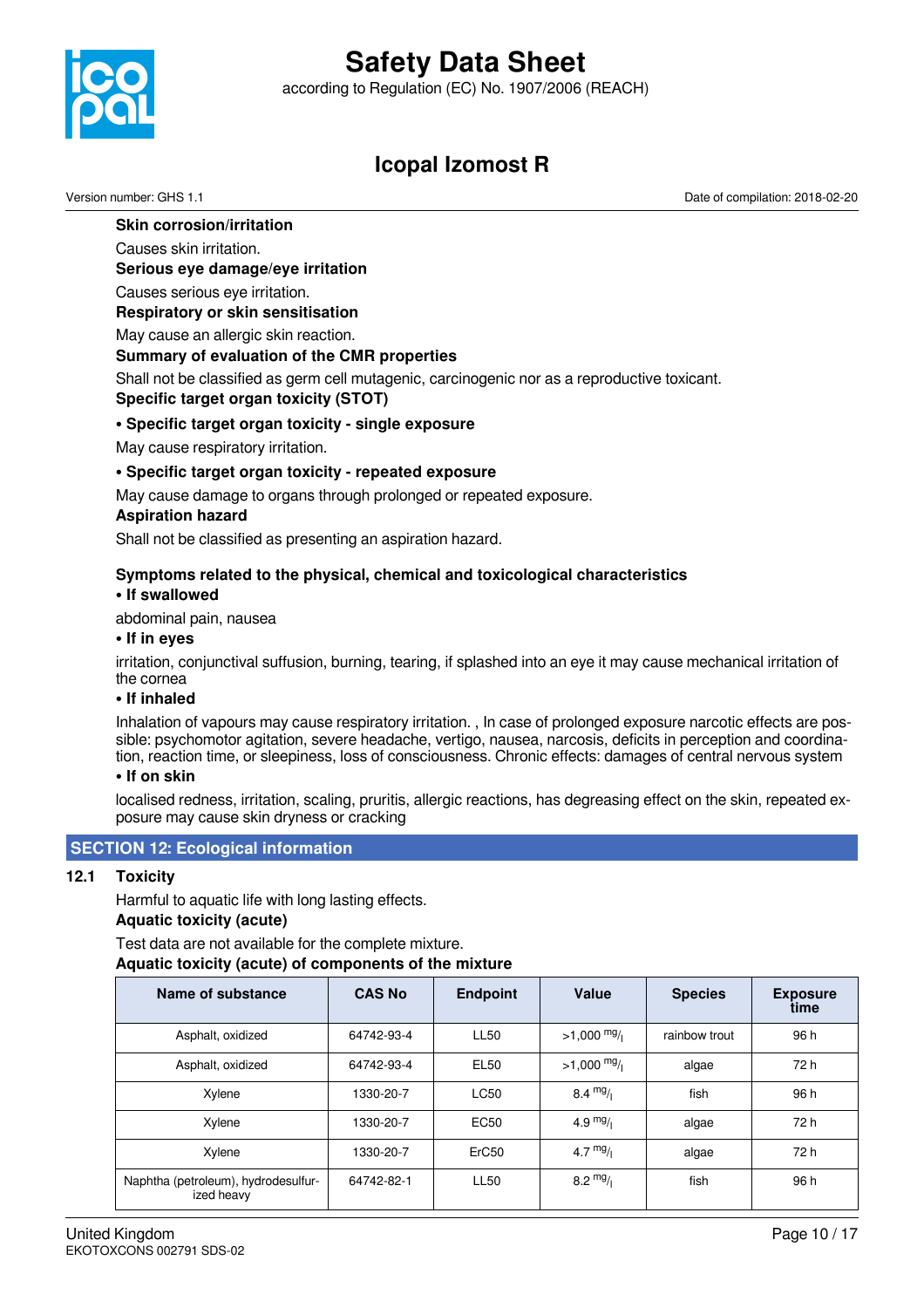

according to Regulation (EC) No. 1907/2006 (REACH)

### **Icopal Izomost R**

Version number: GHS 1.1 Date of compilation: 2018-02-20

| Name of substance                                 | <b>CAS No</b> | <b>Endpoint</b> | Value              | <b>Species</b>             | <b>Exposure</b><br>time |
|---------------------------------------------------|---------------|-----------------|--------------------|----------------------------|-------------------------|
| Naphtha (petroleum), hydrodesulfur-<br>ized heavy | 64742-82-1    | EL50            | 4.5 $mg/1$         | aquatic inverteb-<br>rates | 48 h                    |
| Naphtha (petroleum), hydrodesulfur-<br>ized heavy | 64742-82-1    | EL50            | $3.1 \frac{mg}{l}$ | algae                      | 72 h                    |
| Pitch, petroleum, arom.                           | 68187-58-6    | <b>LL50</b>     | 128 $mg/1$         | fish                       | 96 h                    |
| Pitch, petroleum, arom.                           | 68187-58-6    | EL50            | $>1,000$ mg/       | aquatic inverteb-<br>rates | 48 h                    |

### **Aquatic toxicity (chronic)**

May cause long-term adverse effects in the aquatic environment.

### **Aquatic toxicity (chronic) of components of the mixture**

| Name of substance                                 | <b>CAS No</b> | <b>Endpoint</b> | Value                    | <b>Species</b>                             | <b>Exposure</b><br>time |
|---------------------------------------------------|---------------|-----------------|--------------------------|--------------------------------------------|-------------------------|
| Asphalt, oxidized                                 | 64742-93-4    | <b>NOAEL</b>    | $>1,000$ mg/             | daphnia magna                              | 21 <sub>d</sub>         |
| Asphalt, oxidized                                 | 64742-93-4    | <b>NOAEL</b>    | $>1,000 \frac{mg}{l}$    | rainbow trout                              | 28 d                    |
| Xylene                                            | 1330-20-7     | <b>EL50</b>     | $2.9 \frac{mg}{l}$       | aquatic inverteb-<br>rates                 | 21 <sub>d</sub>         |
| Xylene                                            | 1330-20-7     | ErC50           | 4.36 $mg/$               | algae                                      | 73 h                    |
| Xylene                                            | 1330-20-7     | <b>EC50</b>     | 2.2 $mg/1$               | algae                                      | 73h                     |
| Xylene                                            | 1330-20-7     | <b>NOEC</b>     | $>1.3 \frac{mg}{l}$      | fish                                       | 56 d                    |
| Xylene                                            | 1330-20-7     | <b>LOEC</b>     | 3.16 $mg/$               | aquatic inverteb-<br>rates                 | 21d                     |
| Naphtha (petroleum), hydrodesulfur-<br>ized heavy | 64742-82-1    | <b>NOEC</b>     | $2.6 \frac{mg}{l}$       | daphnia magna                              | 21 <sub>d</sub>         |
| Naphtha (petroleum), hydrodesulfur-<br>ized heavy | 64742-82-1    | <b>NOAEL</b>    | $2.6 \frac{mg}{l}$       | fathead minnow<br>(Pimephales<br>promelas) | 14 <sub>d</sub>         |
| Pitch, petroleum, arom.                           | 68187-58-6    | <b>LC50</b>     | 5.6 $\mu$ g/             | fish                                       | 64 h                    |
| Pitch, petroleum, arom.                           | 68187-58-6    | <b>EC50</b>     | 59.7 $\frac{\mu g}{\mu}$ | aquatic inverteb-<br>rates                 | 24 h                    |
| Pitch, petroleum, arom.                           | 68187-58-6    | <b>NOEC</b>     | $4 \frac{\mu g}{\pi}$    | fish                                       | 42 d                    |
| Pitch, petroleum, arom.                           | 68187-58-6    | <b>NOELR</b>    | $100 \frac{mg}{l}$       | aquatic inverteb-<br>rates                 | 21 <sub>d</sub>         |

### **Biodegradation**

 Xylene: the substance is readily biodegradable Asphalt: no data available - UVCB substance

### **12.2 Persistence and degradability**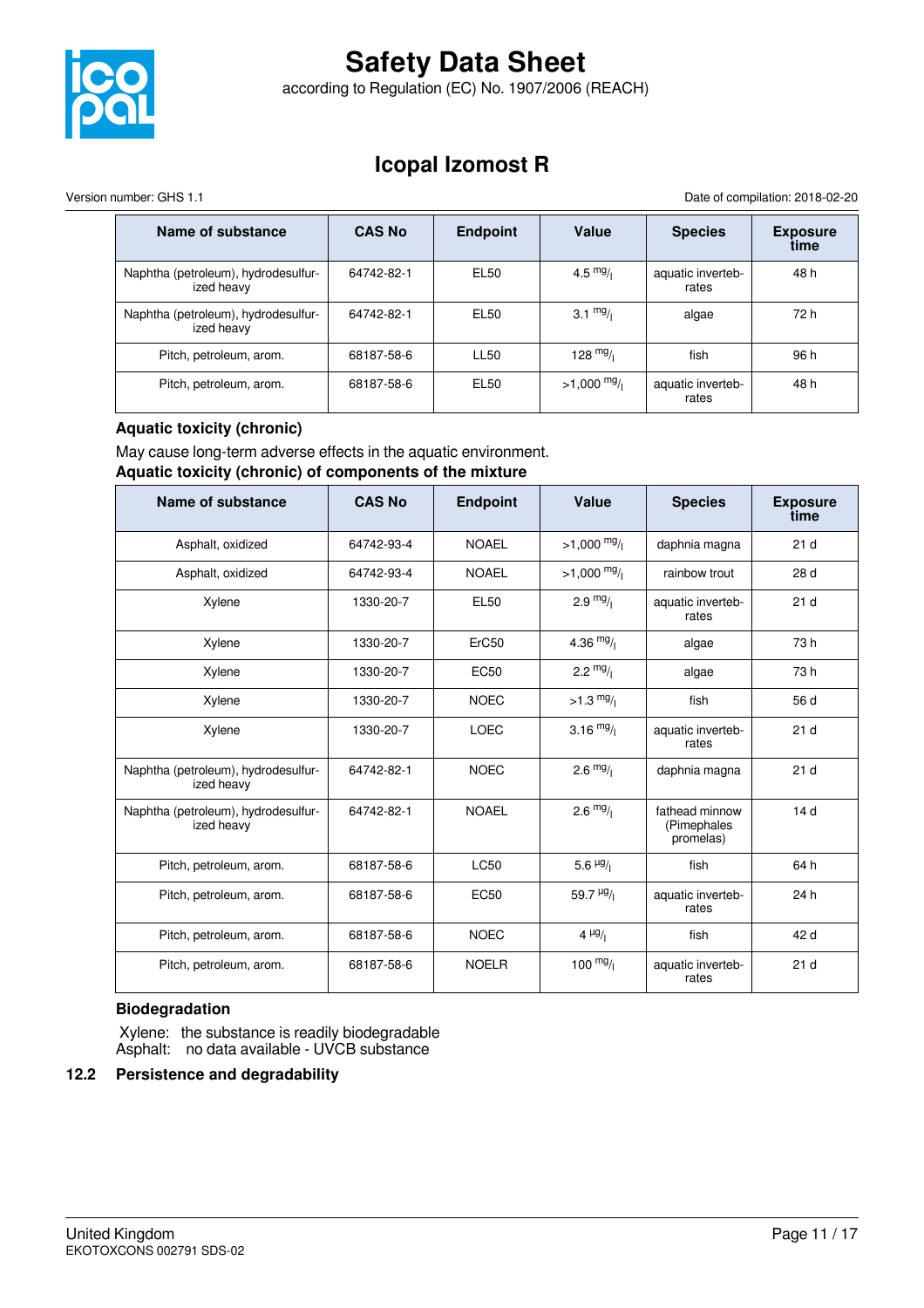

according to Regulation (EC) No. 1907/2006 (REACH)

### **Icopal Izomost R**

Version number: GHS 1.1 Date of compilation: 2018-02-20

### **Degradability of components of the mixture**

| Name of substance                                 | <b>CAS No</b> | <b>Process</b> | Degrada-<br>tion rate | <b>Time</b>     | <b>Notes</b>                                                  |
|---------------------------------------------------|---------------|----------------|-----------------------|-----------------|---------------------------------------------------------------|
| Asphalt, oxidized                                 | 64742-93-4    | biotic/abiotic |                       | d               | hydrolysis -<br>not relevant,<br>photolysis -<br>not relevant |
| Xylene                                            | 1330-20-7     | biotic/abiotic | 50%                   | 23 <sub>d</sub> | halflife in soil                                              |
| Naphtha (petroleum), hy-<br>drodesulfurized heavy | 64742-82-1    | biotic/abiotic | >74%                  | 28 d            |                                                               |

### **12.3 Bioaccumulative potential**

Data are not available.

### **Bioaccumulative potential of components of the mixture**

| Name of substance       | <b>CAS No</b> | <b>BCF</b>    | Log KOW                                   |
|-------------------------|---------------|---------------|-------------------------------------------|
| Xvlene                  | 1330-20-7     | $>5.5 - 12.2$ | 3.12 – 3.2 (pH value: 7, 20 $^{\circ}$ C) |
| Pitch, petroleum, arom. | 68187-58-6    |               | $4.43 - 6.47$ (25 °C)                     |

### **12.4 Mobility in soil**

Data are not available.

### **12.5 Results of PBT and vPvB assessment**

This mixture does not contain any substances that are assessed to be a PBT or a vPvB.

### **12.6 Other adverse effects**

Data are not available.

### **SECTION 13: Disposal considerations**

### **13.1 Waste treatment methods**

### **Waste treatment-relevant information**

Do not store at landfill sites. Recommended way of disposal: incineration in special waste incinerators. **Sewage disposal-relevant information**

Do not empty into drains. Avoid release to the environment. Refer to special instructions/safety data sheets. **Waste treatment of containers/packagings**

Completely emptied packages can be recycled. Handle contaminated packages in the same way as the substance itself.

### **Remarks**

Please consider the relevant national or regional provisions. Waste shall be separated into the categories that can be handled separately by the local or national waste management facilities.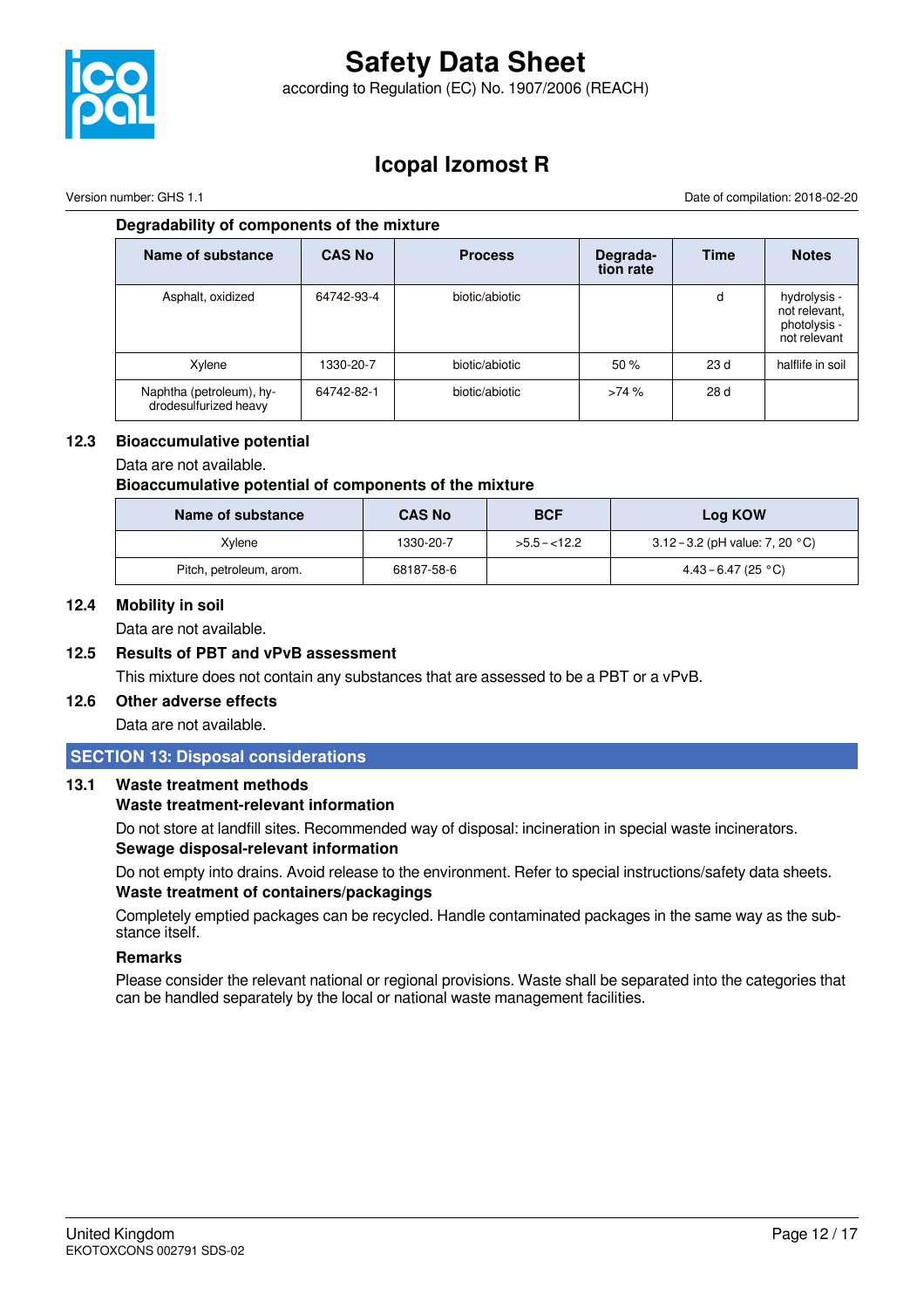

according to Regulation (EC) No. 1907/2006 (REACH)

### **Icopal Izomost R**

Version number: GHS 1.1 Date of compilation: 2018-02-20

|      | <b>SECTION 14: Transport information</b>                                                                                                        |                                                                                             |
|------|-------------------------------------------------------------------------------------------------------------------------------------------------|---------------------------------------------------------------------------------------------|
| 14.1 | UN number                                                                                                                                       | 1993                                                                                        |
| 14.2 | UN proper shipping name                                                                                                                         | <b>FLAMMABLE LIQUID, N.O.S.</b>                                                             |
|      | Hazardous ingredients                                                                                                                           | Xylene, Naphtha (petroleum), hydrodesulfurized<br>heavy                                     |
| 14.3 | Transport hazard class(es)                                                                                                                      |                                                                                             |
|      | Class                                                                                                                                           | 3 (flammable liquids)                                                                       |
| 14.4 | Packing group                                                                                                                                   | III (substance presenting low danger)                                                       |
| 14.5 | Environmental hazards                                                                                                                           | none (not one) (non-environmentally hazardous acc. to the dan-<br>gerous goods regulations) |
| 14.6 | Special precautions for user                                                                                                                    |                                                                                             |
|      | Provisions for dangerous goods (ADR) should be complied within the premises.                                                                    |                                                                                             |
| 14.7 | Transport in bulk according to Annex II of MARPOL and the IBC Code                                                                              |                                                                                             |
|      | The cargo is not intended to be carried in bulk.                                                                                                |                                                                                             |
|      | Information for each of the UN Model Regulations<br>. Transport of dangerous goods by road, rail and inland waterway (ADR/RID/ADN)<br>UN number | 1993                                                                                        |
|      | Proper shipping name                                                                                                                            | FLAMMABLE LIQUID, N.O.S.                                                                    |
|      | Class                                                                                                                                           | 3                                                                                           |
|      | Classification code                                                                                                                             | F <sub>1</sub>                                                                              |
|      | Packing group                                                                                                                                   | Ш                                                                                           |
|      | Danger label(s)                                                                                                                                 | 3                                                                                           |
|      |                                                                                                                                                 |                                                                                             |
|      | Special provisions (SP)                                                                                                                         | 274,601                                                                                     |
|      | Excepted quantities (EQ)                                                                                                                        | E <sub>1</sub>                                                                              |
|      | Limited quantities (LQ)                                                                                                                         | 5L                                                                                          |
|      | Transport category (TC)                                                                                                                         | 3                                                                                           |
|      | Tunnel restriction code (TRC)                                                                                                                   | D/E                                                                                         |
|      | Hazard identification No                                                                                                                        | 30                                                                                          |
|      | <b>Emergency Action Code</b><br>• International Maritime Dangerous Goods Code (IMDG)                                                            | 3YE                                                                                         |
|      | UN number                                                                                                                                       | 1993                                                                                        |
|      | Proper shipping name                                                                                                                            | FLAMMABLE LIQUID, N.O.S.                                                                    |
|      | <b>Class</b>                                                                                                                                    | 3                                                                                           |
|      | Packing group                                                                                                                                   | Ш                                                                                           |
|      | Danger label(s)                                                                                                                                 | 3                                                                                           |
|      |                                                                                                                                                 |                                                                                             |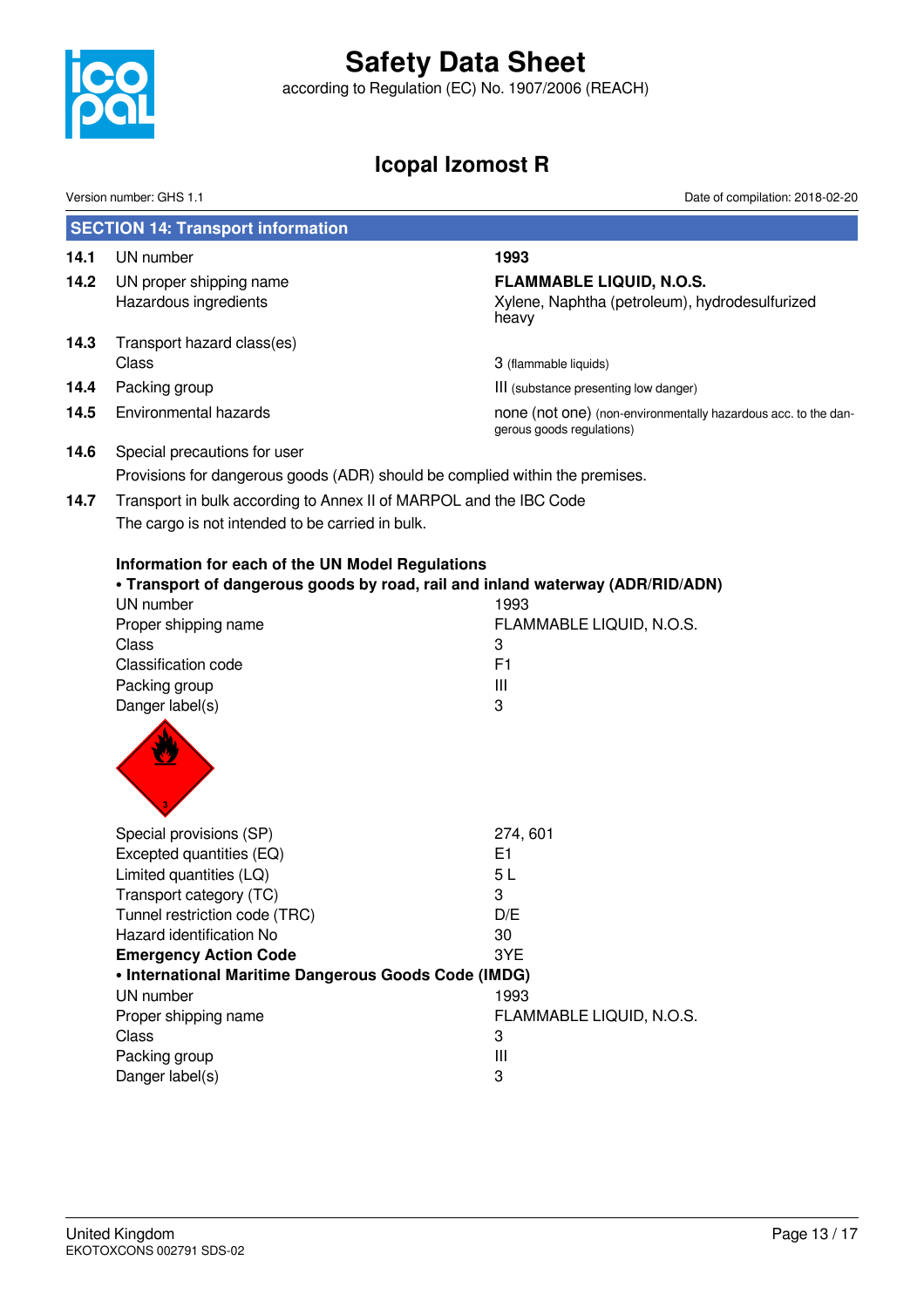

according to Regulation (EC) No. 1907/2006 (REACH)

### **Icopal Izomost R**

Version number: GHS 1.1 Date of compilation: 2018-02-20

| Special provisions (SP)                                     | 223, 274, 955            |
|-------------------------------------------------------------|--------------------------|
| Excepted quantities (EQ)                                    | E1                       |
| Limited quantities (LQ)                                     | 5L                       |
| <b>EmS</b>                                                  | F-E, S-E                 |
| Stowage category                                            | A                        |
| • International Civil Aviation Organization (ICAO-IATA/DGR) |                          |
| UN number                                                   | 1993                     |
| Proper shipping name                                        | Flammable liquid, n.o.s. |
| Class                                                       | 3                        |
| Packing group                                               | $\mathbf{III}$           |
| Danger label(s)                                             | 3                        |
|                                                             |                          |
| Special provisions (SP)                                     | A <sub>3</sub>           |
| Excepted quantities (EQ)                                    | E1                       |
| Limited quantities (LQ)                                     | 10L                      |

### **SECTION 15: Regulatory information**

**15.1 Safety, health and environmental regulations/legislation specific for the substance or mixture Relevant provisions of the European Union (EU)**

### **• Restrictions according to REACH, Annex XVII**

None of the ingredients are listed.

### **• List of substances subject to authorisation (REACH, Annex XIV)**

None of the ingredients are listed.

### **• SVHC substances included in the Candidate List according to article 59 p. 10 of REACH**

Polycyclic Aromatic Hydrocarbons (PAH) (concentration = 0,036%). Benzo[a]pyrene (concentration =  $10,8$  ppm).

### **15.2 Chemical Safety Assessment**

The Chemical Safety Assessment is not required for the mixture.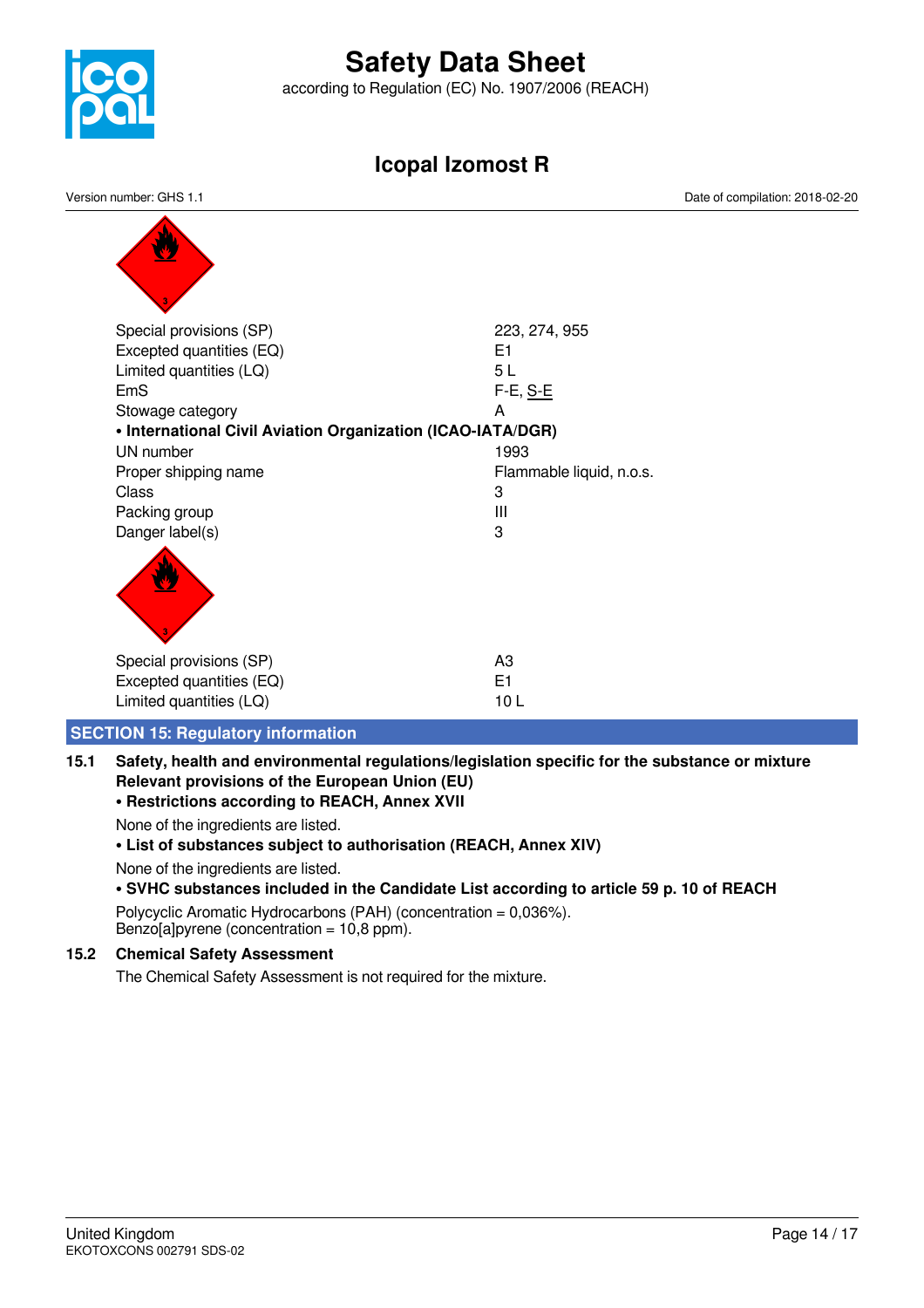

according to Regulation (EC) No. 1907/2006 (REACH)

### **Icopal Izomost R**

Version number: GHS 1.1 Date of compilation: 2018-02-20

### **SECTION 16: Other information**

### **16.1 Indication of changes (revised safety data sheet)**

| <b>Section</b> | Former entry (text/value) | Actual entry (text/value)                                    | Safety-<br>relev-<br>ant |
|----------------|---------------------------|--------------------------------------------------------------|--------------------------|
| 3.2            |                           | Mixtures:<br>change in the listing (table)                   | yes                      |
| 16             |                           | Abbreviations and acronyms:<br>change in the listing (table) | yes                      |

### **Abbreviations and acronyms**

| Abbr.                  | Descriptions of used abbreviations                                                                                                                                                                                       |
|------------------------|--------------------------------------------------------------------------------------------------------------------------------------------------------------------------------------------------------------------------|
| 2017/164/EU            | Comission Directive establishing a fourth list of indicative occupational exposure limit values pursuant to Council<br>Directive 98/24/EC, and amending Commission Directives 91/322/EEC, 2000/39/EC and 2009/161/EU     |
| Acute Tox.             | Acute toxicity                                                                                                                                                                                                           |
| ADN                    | Accord européen relatif au transport international des marchandises dangereuses par voies de navigation<br>intérieures (European Agreement concerning the International Carriage of Dangerous Goods by Inland Waterways) |
| <b>ADR</b>             | Accord européen relatif au transport international des marchandises dangereuses par route (European Agreement<br>concerning the International Carriage of Dangerous Goods by Road)                                       |
| <b>Aquatic Chronic</b> | Hazardous to the aquatic environment - chronic hazard                                                                                                                                                                    |
| Asp. Tox.              | Aspiration hazard                                                                                                                                                                                                        |
| <b>BCF</b>             | Bioconcentration factor                                                                                                                                                                                                  |
| Carc.                  | Carcinogenicity                                                                                                                                                                                                          |
| CAS                    | Chemical Abstracts Service (service that maintains the most comprehensive list of chemical substances)                                                                                                                   |
| <b>CLP</b>             | Regulation (EC) No 1272/2008 on classification, labelling and packaging of substances and mixtures                                                                                                                       |
| <b>CMR</b>             | Carcinogenic, Mutagenic or toxic for Reproduction                                                                                                                                                                        |
| <b>DGR</b>             | Dangerous Goods Regulations (see IATA/DGR)                                                                                                                                                                               |
| <b>DMEL</b>            | Derived Minimal Effect Level                                                                                                                                                                                             |
| <b>DNEL</b>            | Derived No-Effect Level                                                                                                                                                                                                  |
| EC No                  | The EC Inventory (EINECS, ELINCS and the NLP-list) is the source for the seven-digit EC number, an identifier of<br>substances commercially available within the EU (European Union)                                     |
| EH40/2005              | EH40/2005 Workplace exposure limits (http://www.nationalarchives.gov.uk/doc/open-government-licence/)                                                                                                                    |
| <b>EINECS</b>          | European Inventory of Existing Commercial Chemical Substances                                                                                                                                                            |
| <b>ELINCS</b>          | European List of Notified Chemical Substances                                                                                                                                                                            |
| EmS                    | <b>Emergency Schedule</b>                                                                                                                                                                                                |
| Eye Dam.               | Seriously damaging to the eye                                                                                                                                                                                            |
| Eye Irrit.             | Irritant to the eye                                                                                                                                                                                                      |
| Flam. Liq.             | Flammable liquid                                                                                                                                                                                                         |
| <b>GHS</b>             | "Globally Harmonized System of Classification and Labelling of Chemicals" developed by the United Nations                                                                                                                |
| <b>IATA</b>            | International Air Transport Association                                                                                                                                                                                  |
| <b>IATA/DGR</b>        | Dangerous Goods Regulations (DGR) for the air transport (IATA)                                                                                                                                                           |
| <b>ICAO</b>            | International Civil Aviation Organization                                                                                                                                                                                |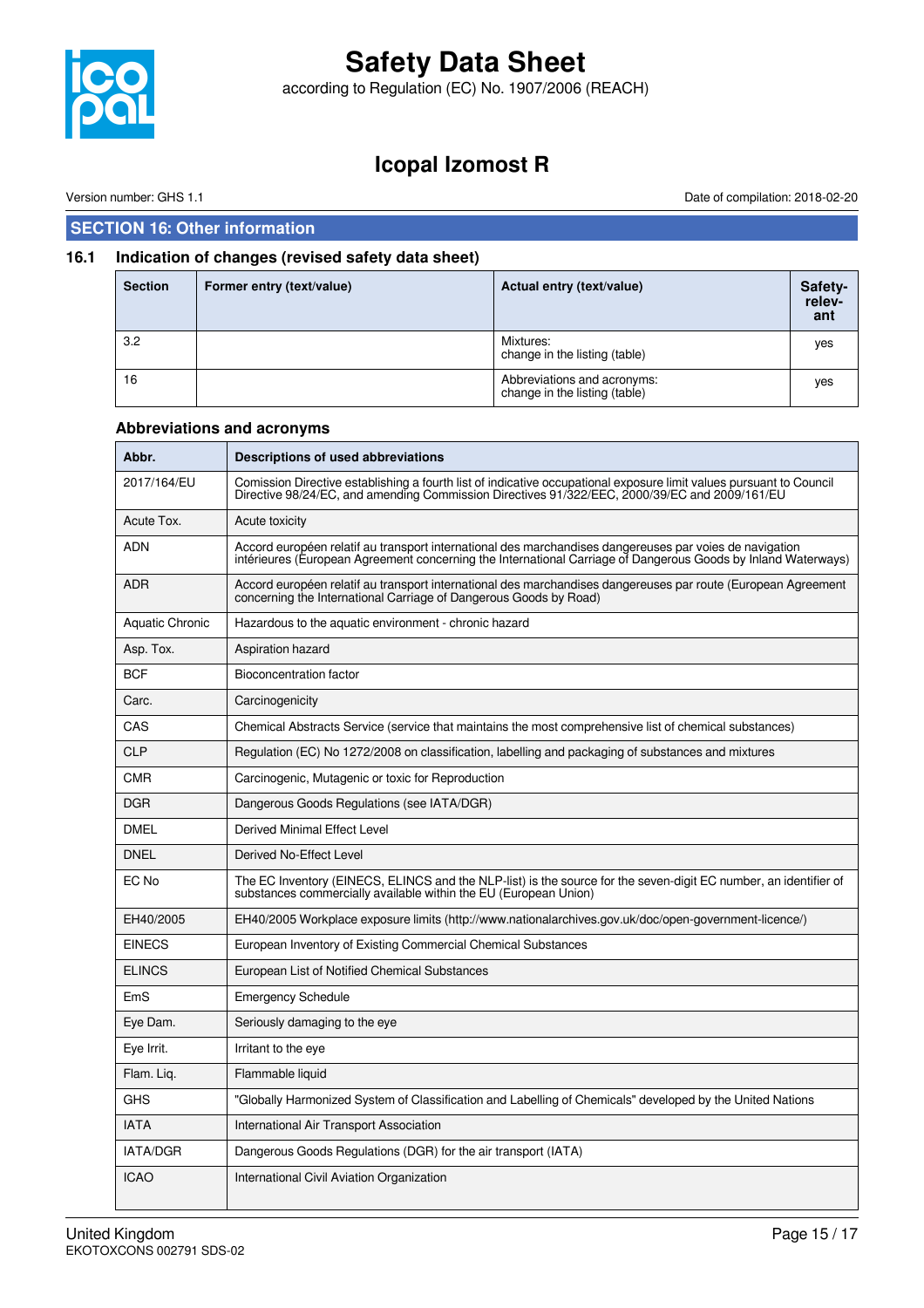

according to Regulation (EC) No. 1907/2006 (REACH)

### **Icopal Izomost R**

Version number: GHS 1.1 Date of compilation: 2018-02-20

| Abbr.          | Descriptions of used abbreviations                                                                                                                                           |
|----------------|------------------------------------------------------------------------------------------------------------------------------------------------------------------------------|
| <b>IMDG</b>    | International Maritime Dangerous Goods Code                                                                                                                                  |
| index No       | The Index number is the identification code given to the substance in Part 3 of Annex VI to Regulation (EC) No<br>1272/2008                                                  |
| <b>IOELV</b>   | Indicative occupational exposure limit value                                                                                                                                 |
| log KOW        | n-Octanol/water                                                                                                                                                              |
| <b>MARPOL</b>  | International Convention for the Prevention of Pollution from Ships (abbr. of "Marine Pollutant")                                                                            |
| <b>NLP</b>     | No-Longer Polymer                                                                                                                                                            |
| PBT            | Persistent, Bioaccumulative and Toxic                                                                                                                                        |
| <b>PNEC</b>    | <b>Predicted No-Effect Concentration</b>                                                                                                                                     |
| ppm            | Parts per million                                                                                                                                                            |
| <b>RCP</b>     | Reciprocal calculation procedure                                                                                                                                             |
| <b>REACH</b>   | Registration, Evaluation, Authorisation and Restriction of Chemicals                                                                                                         |
| <b>RID</b>     | Règlement concernant le transport International ferroviaire des marchandises Dangereuses (Regulations concern-<br>ing the International carriage of Dangerous goods by Rail) |
| Skin Corr.     | Corrosive to skin                                                                                                                                                            |
| Skin Irrit.    | Irritant to skin                                                                                                                                                             |
| Skin Sens.     | Skin sensitisation                                                                                                                                                           |
| <b>STEL</b>    | Short-term exposure limit                                                                                                                                                    |
| <b>STOT RE</b> | Specific target organ toxicity - repeated exposure                                                                                                                           |
| <b>STOT SE</b> | Specific target organ toxicity - single exposure                                                                                                                             |
| <b>TWA</b>     | Time-weighted average                                                                                                                                                        |
| vPvB           | Very Persistent and very Bioaccumulative                                                                                                                                     |
| WEL            | Workplace exposure limit                                                                                                                                                     |

### **Key literature references and sources for data**

- Regulation (EC) No. 1907/2006 (REACH), amended by 2015/830/EU
- Regulation (EC) No. 1272/2008 (CLP, EU GHS)

### **Classification procedure**

Physical and chemical properties: The classification is based on tested mixture. Health hazards/environmental hazards: The method for classification of the mixture is based on ingredients of

the mixture (additivity formula).

### **List of relevant phrases (code and full text as stated in chapter 2 and 3)**

| Code             | <b>Text</b>                                   |
|------------------|-----------------------------------------------|
| H <sub>225</sub> | Highly flammable liquid and vapour.           |
| H <sub>226</sub> | Flammable liquid and vapour.                  |
| H304             | May be fatal if swallowed and enters airways. |
| H312             | Harmful in contact with skin.                 |
| H315             | Causes skin irritation.                       |